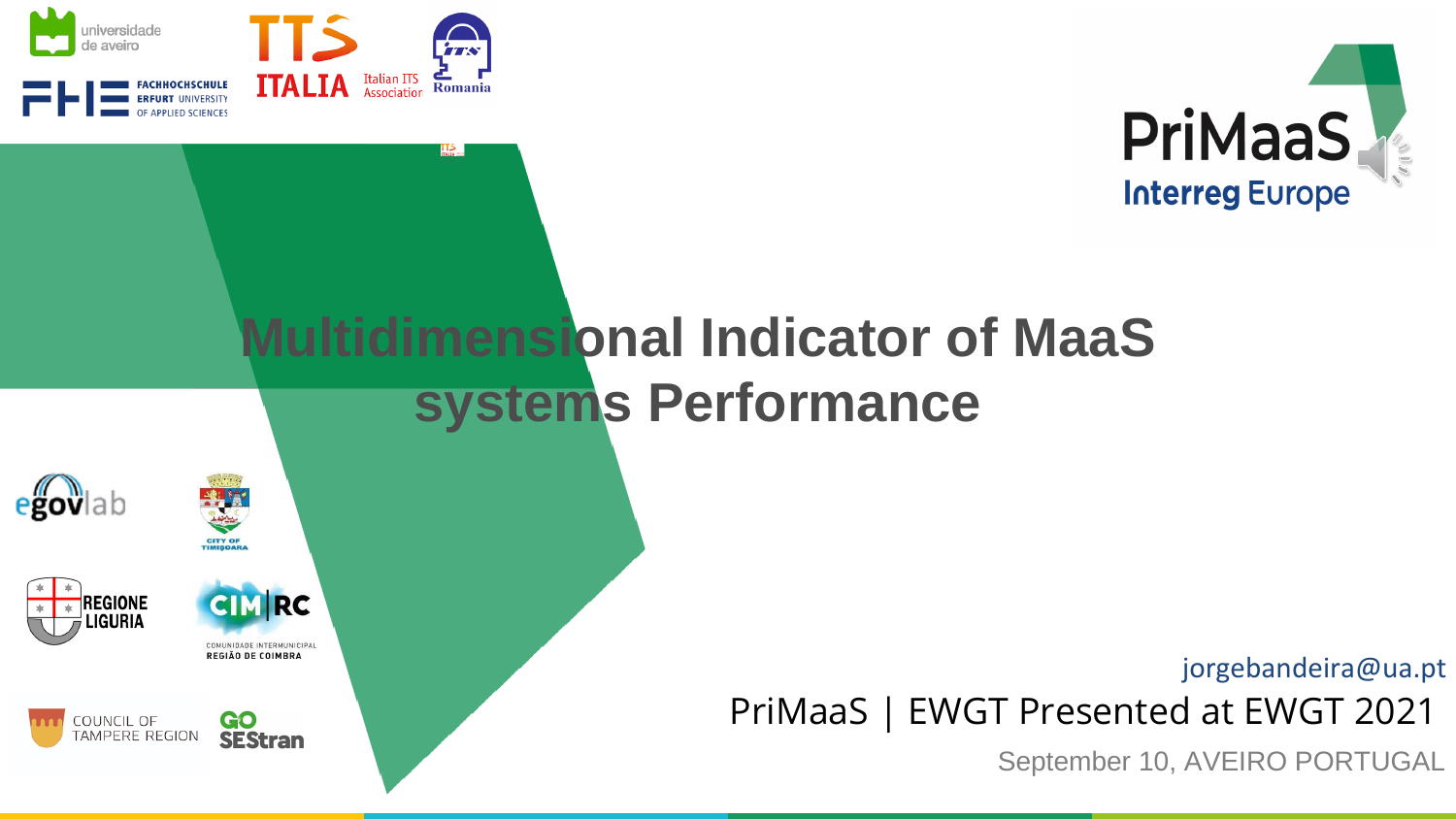

- 1. Motivation, Gaps and Objectives
- 2. Methodology
	- Concept
	- Evaluation Criteria
- 3. Results on selected MaaS systems
- 4. Concluding Remarks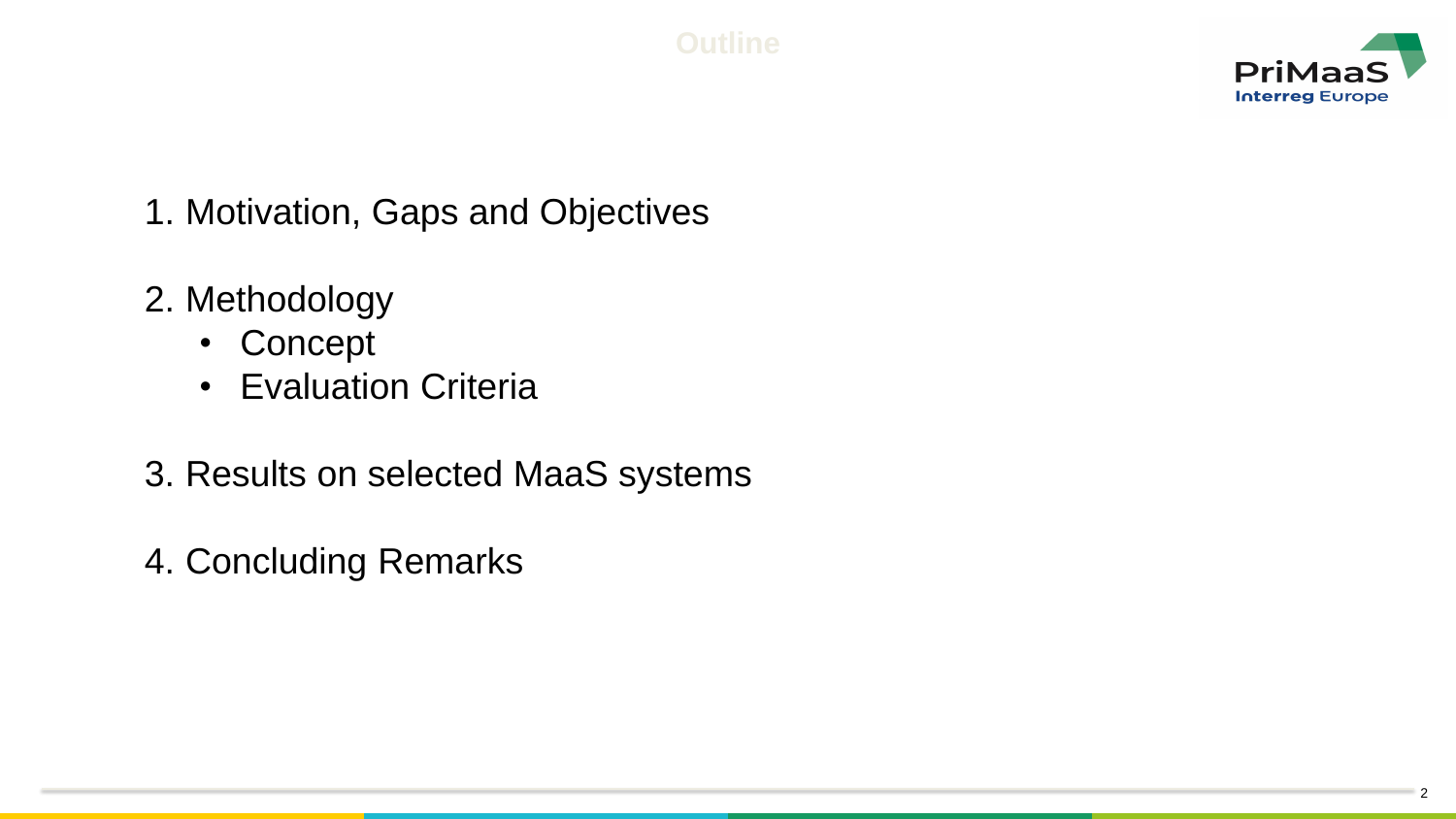

# PriMaaS Objectives

Create a knowledge center to support regions promoting the MaaS concept by ensuring that:

mobility solutions are focused on citizens' needs;

low-carbon mobility solutions are good choices from the citizen's point of view in terms of comfort and price.

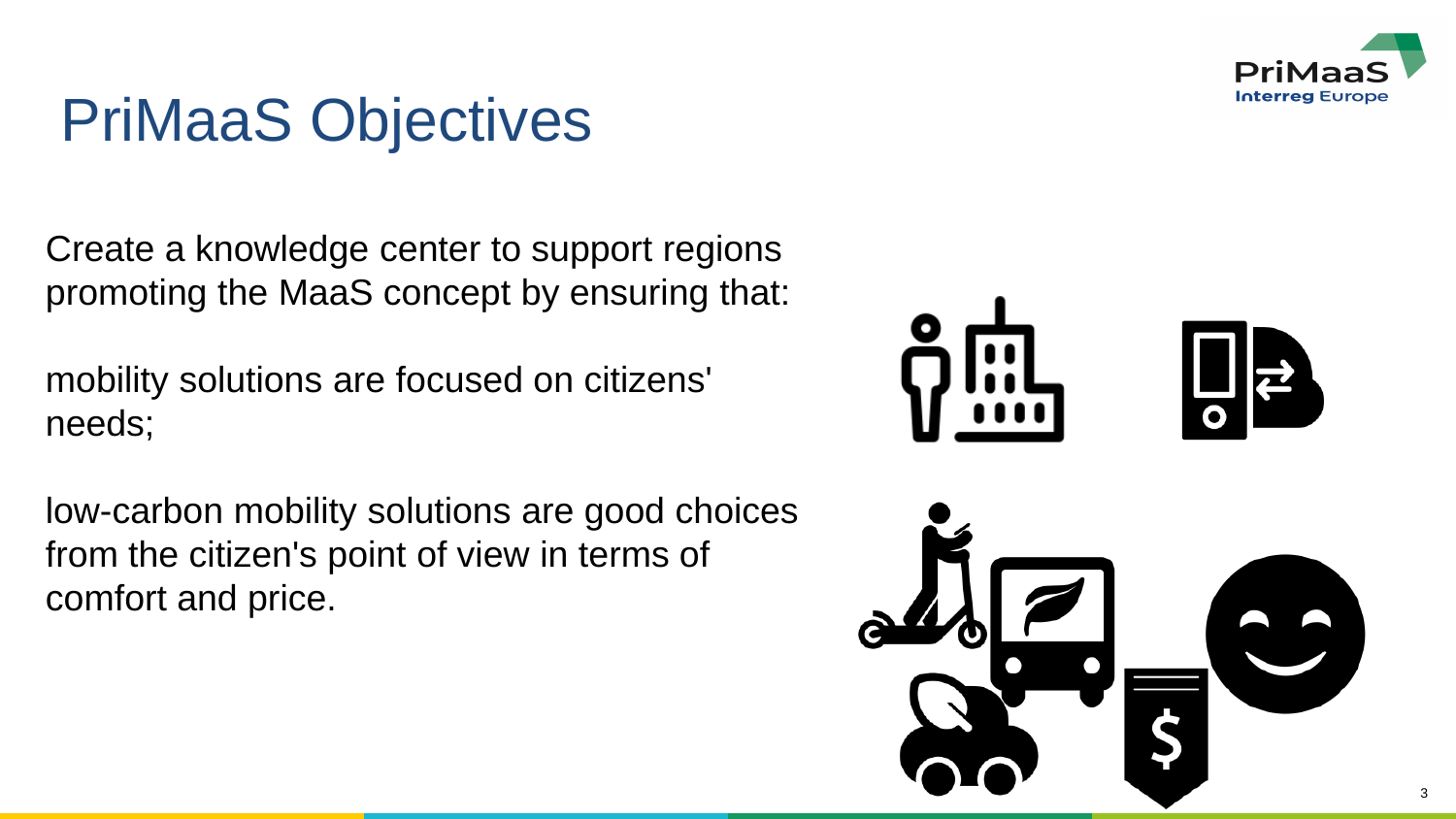# Partnership



- 1. University of Aveiro (UA)
- 2. Intermunicipal Community of the Coimbra Region
- 3. TTS Italia
- 4. Intelligent Transport Systems Romania
- 5. University of Applied Sciences Erfurt
- 6. Timisoara Municipality
- 7. Liguria Region
- 8. eGovlab Stockholm University
- 9. Council of Tampere Region
- 10. South East of Scotland Transport Partnership

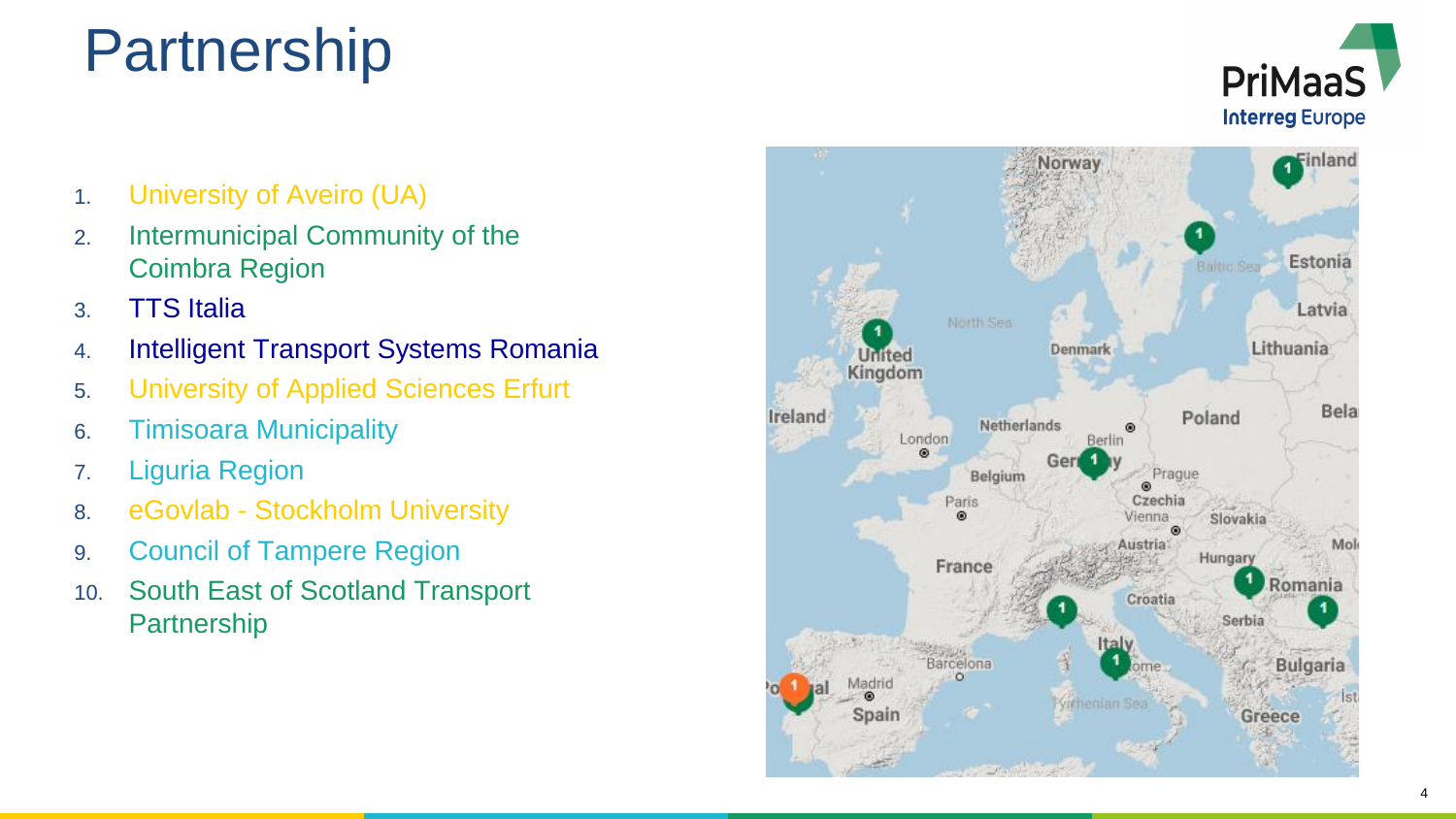

Mobility as a Service (MaaS) - promising approach to rearranging Mobility and contributing to reducing vehicle ownership

The MaaS vision is to consider "the whole transport sector as a cooperative, interconnected ecosystem, providing services reflecting customers' needs" (Hietanen, 2014).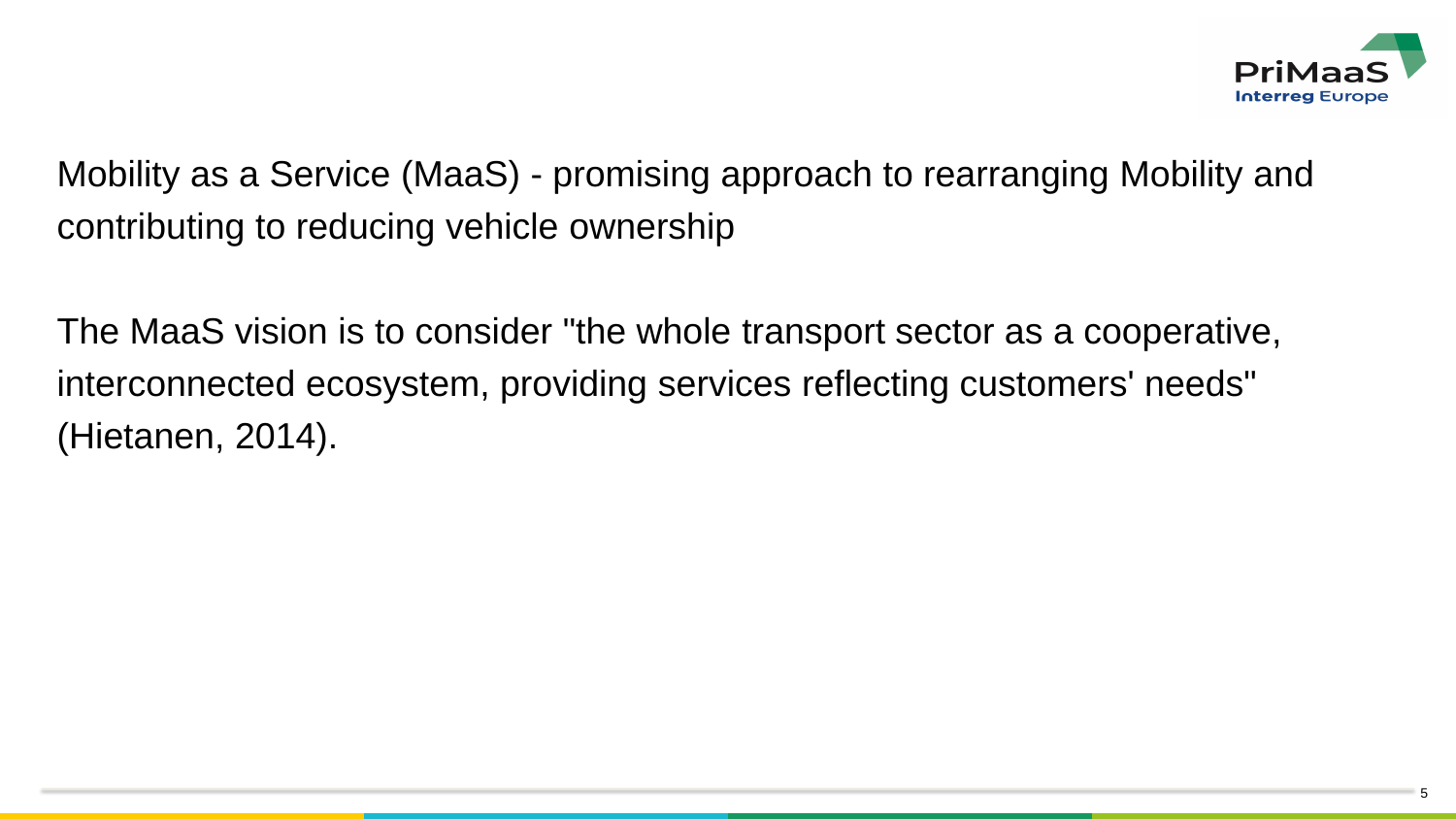



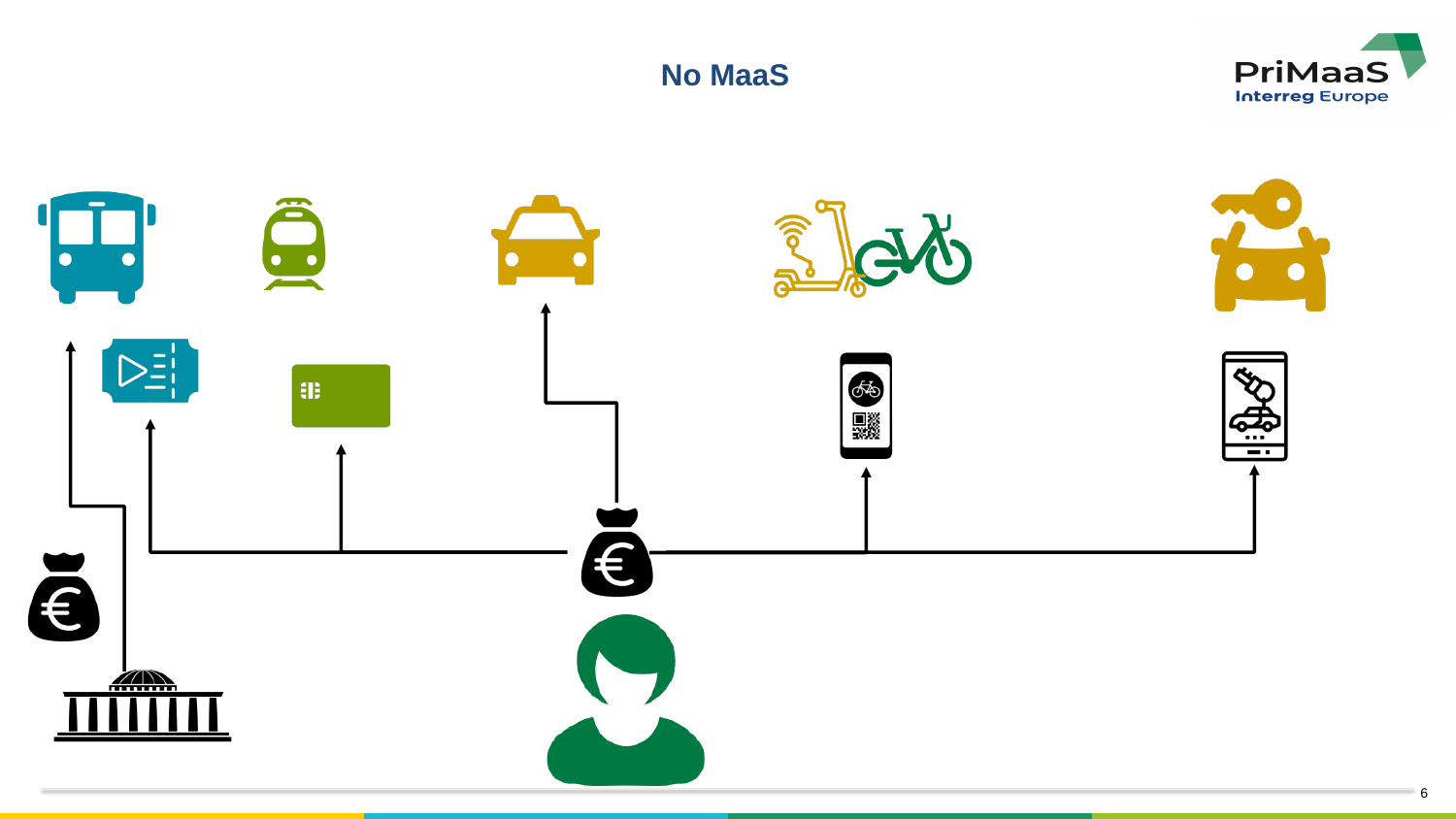#### **Introduction**



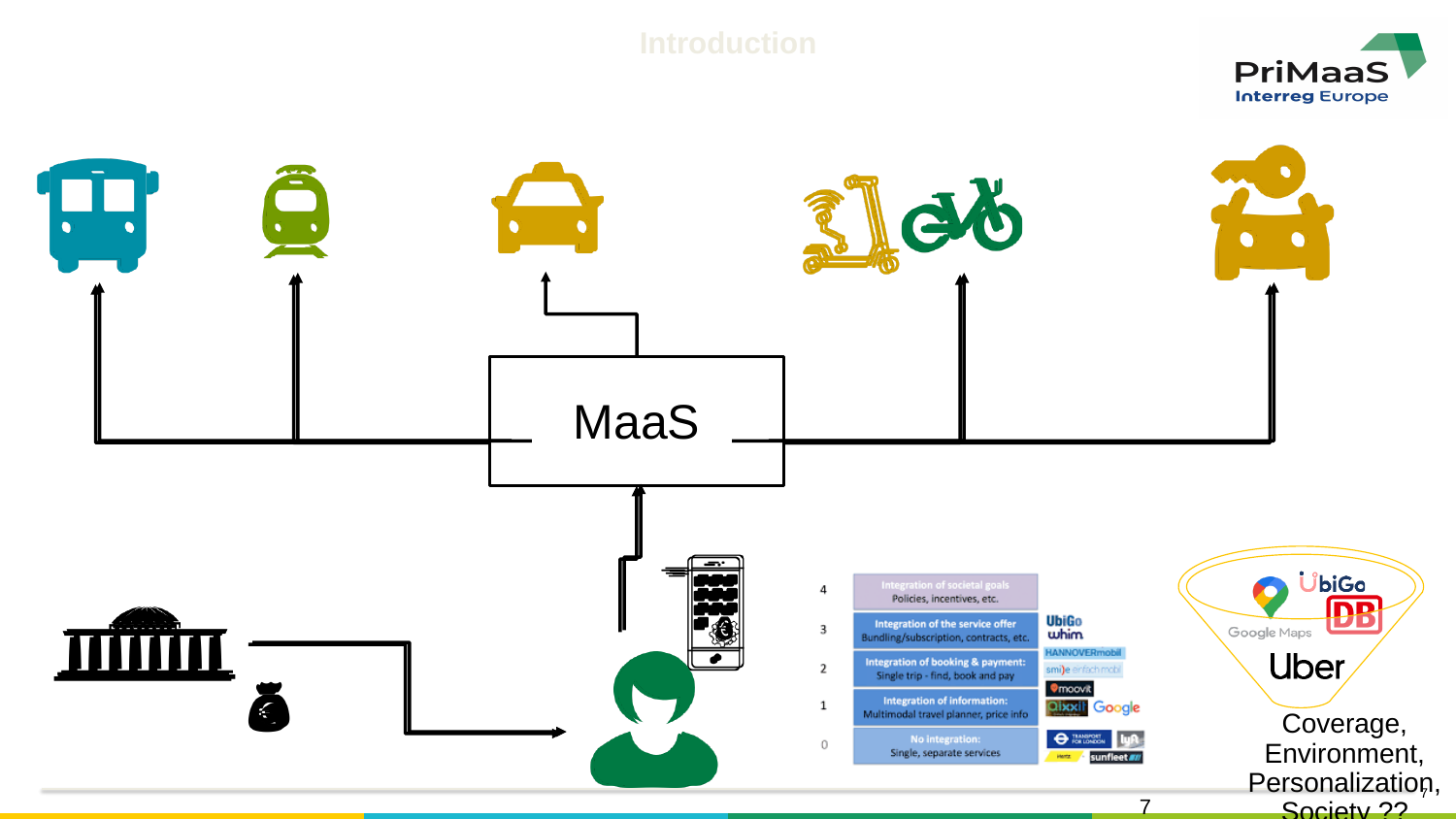#### **Existient classification systems**



| <b>Reference</b>                    | <b>Classification System</b>                                                                 | <b>Coverage</b><br>(geographic and modes)                                                                                                                                                                                                                                                                                         | <b>Functionality, integration of</b><br>services, ICT                                                                                             | <b>Contributions for</b><br>sustainability                                                       |  |
|-------------------------------------|----------------------------------------------------------------------------------------------|-----------------------------------------------------------------------------------------------------------------------------------------------------------------------------------------------------------------------------------------------------------------------------------------------------------------------------------|---------------------------------------------------------------------------------------------------------------------------------------------------|--------------------------------------------------------------------------------------------------|--|
| Kamargianni et al.,<br>(2016)       | Ten levels (Transport modes<br>$(1 to 6) + 1$ for ICT and<br>mobility package<br>integration | 1 point for each transport mode. No<br>geographic coverage                                                                                                                                                                                                                                                                        | Integration of services (planning,<br>payment, booking). Focus on what<br>is more appealing to travellers.                                        | Not directly addressed.                                                                          |  |
| Sochor et al. (2018)                | Four levels 1-4                                                                              | Possibility of adding layers of<br>nuance, e.g. the number of<br>modes - no clear assessment<br>framework provided. No<br>geographic coverage                                                                                                                                                                                     | Integration of functionality, from planning,<br>ticketing, booking, and subscription.<br><b>Focus on responsibilities and</b><br>business models. | Integration of societal goals at<br>level 4, but no clear<br>assessment framework.               |  |
| <b>Lyons et al. (2019)</b>          | Six Levels 0-5                                                                               | Some levels depend on the<br>Integration in terms of operations degree<br>inclusion of more than one<br>of seamlessness, information, and<br>mode. There is no clear<br>transactions (i.e., booking, ticketing,<br>classification for geographic<br>and payment via one interface).<br>Focus on the user perspective.<br>coverage |                                                                                                                                                   | Not directly addressed in the<br>evaluation framework.                                           |  |
| <b>Traffic Technology</b><br>(2018) | Seven Levels (O-6)                                                                           | Some levels depend on the inclusion<br>of more than one mode. There is no<br>clear classification for geographic<br>coverage                                                                                                                                                                                                      | Integration in terms of operations degree<br>of seamlessness, information, data<br>policy, and other smart city tools.                            | Not directly addressed in the<br>evaluation framework.                                           |  |
| <b>This paper</b>                   | Five levels * 6 categories                                                                   | Framework assessment for geographic<br>coverage and multimodality<br>considering local context                                                                                                                                                                                                                                    | Framework assessment for considering<br>integration of services, technology, and<br>personalization.                                              | Framework assessment for<br>considering the contribution to<br>environmental and social pillars. |  |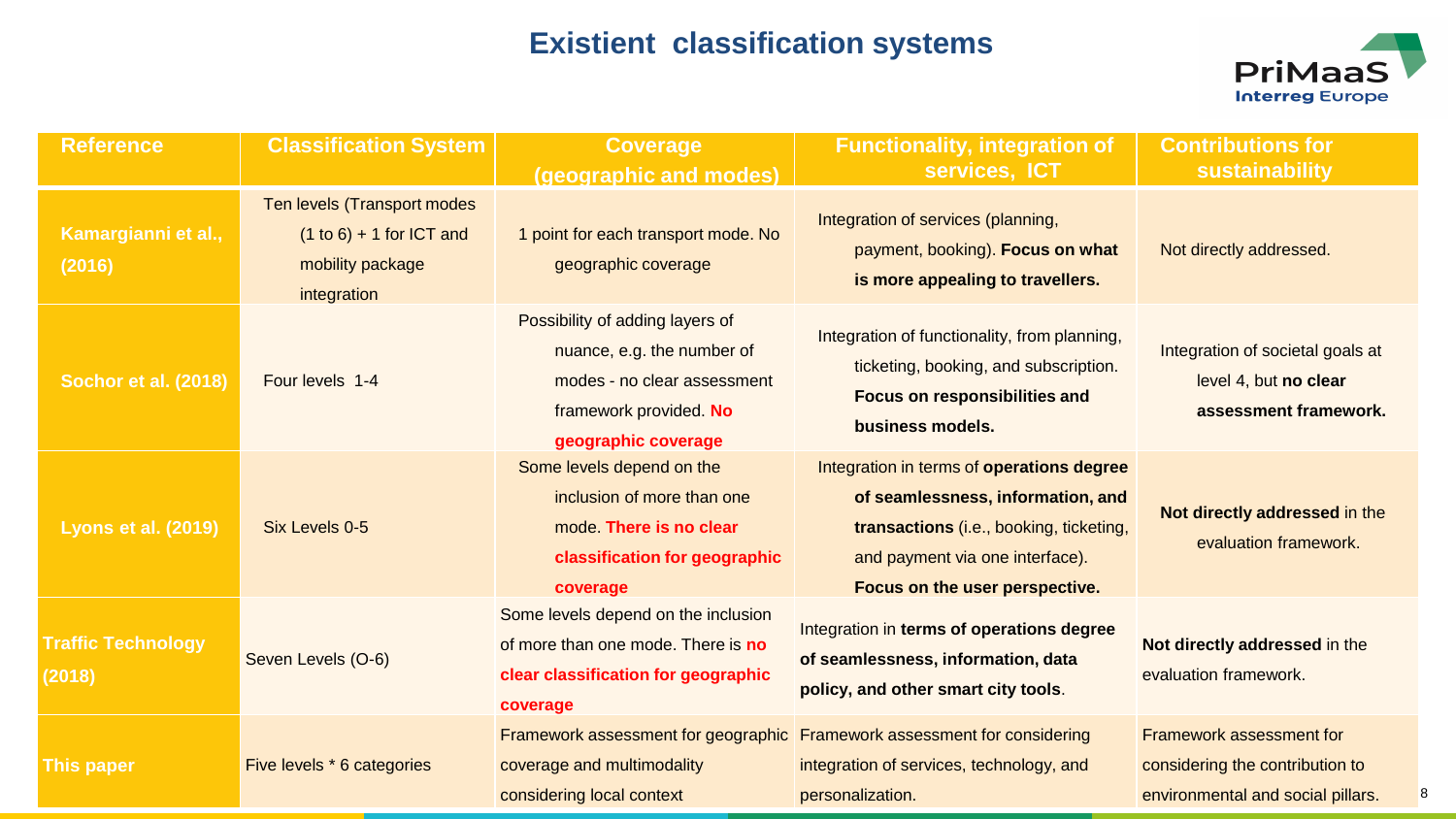





Existing topological frameworks for classifying the MaaS platforms offer relevant information about each system's functionality but, **neglect geographic, multimodal coverage**, and contributions for **sustainability are too vague**.

Difficult to establish a clear distinction between the **integration of services provided** and the **ease of use and personalization** of the platforms.

 $\mathsf{Q}$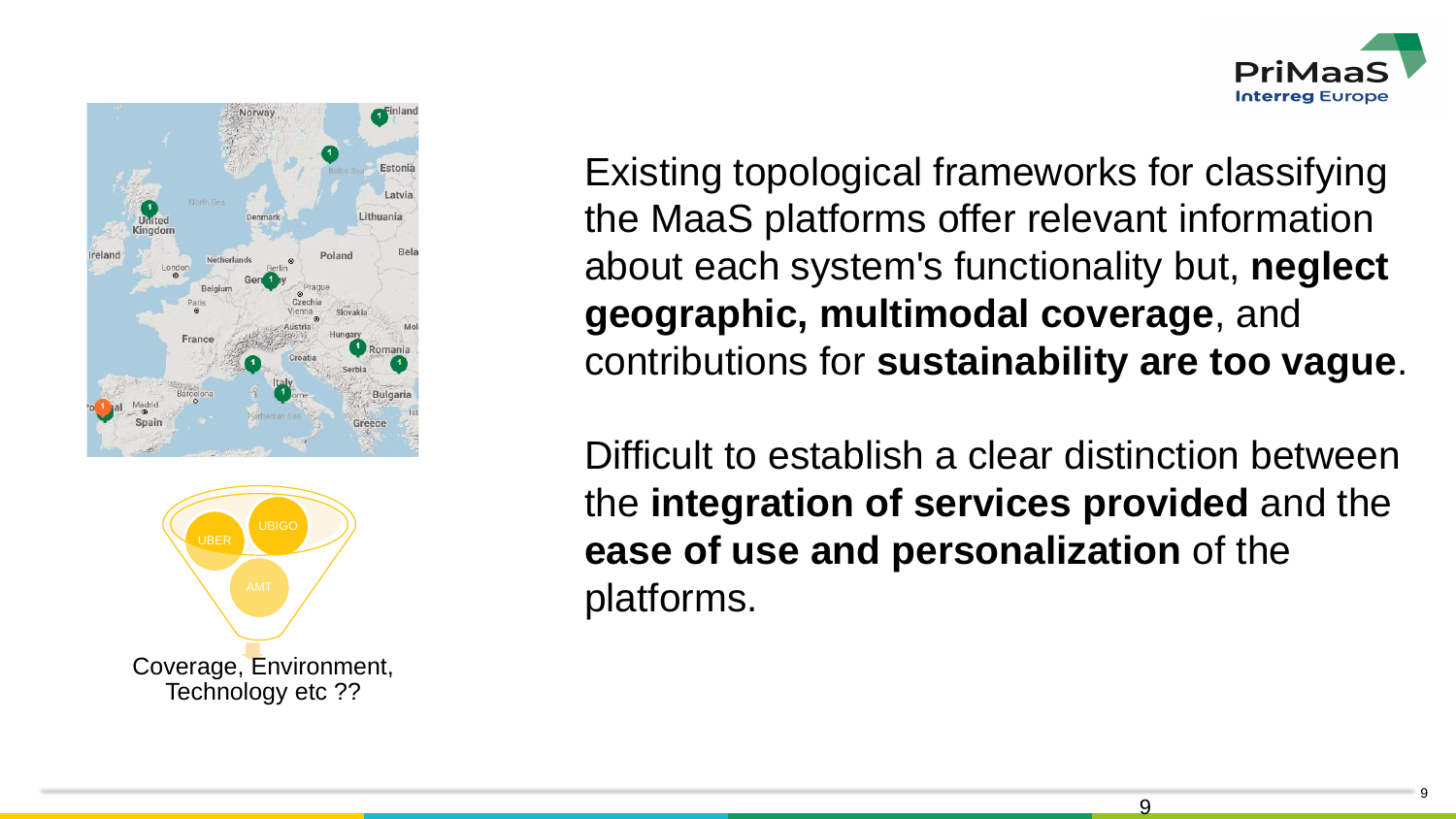#### **Objectives**



## Why is needed to develop a multidimensional indicator?

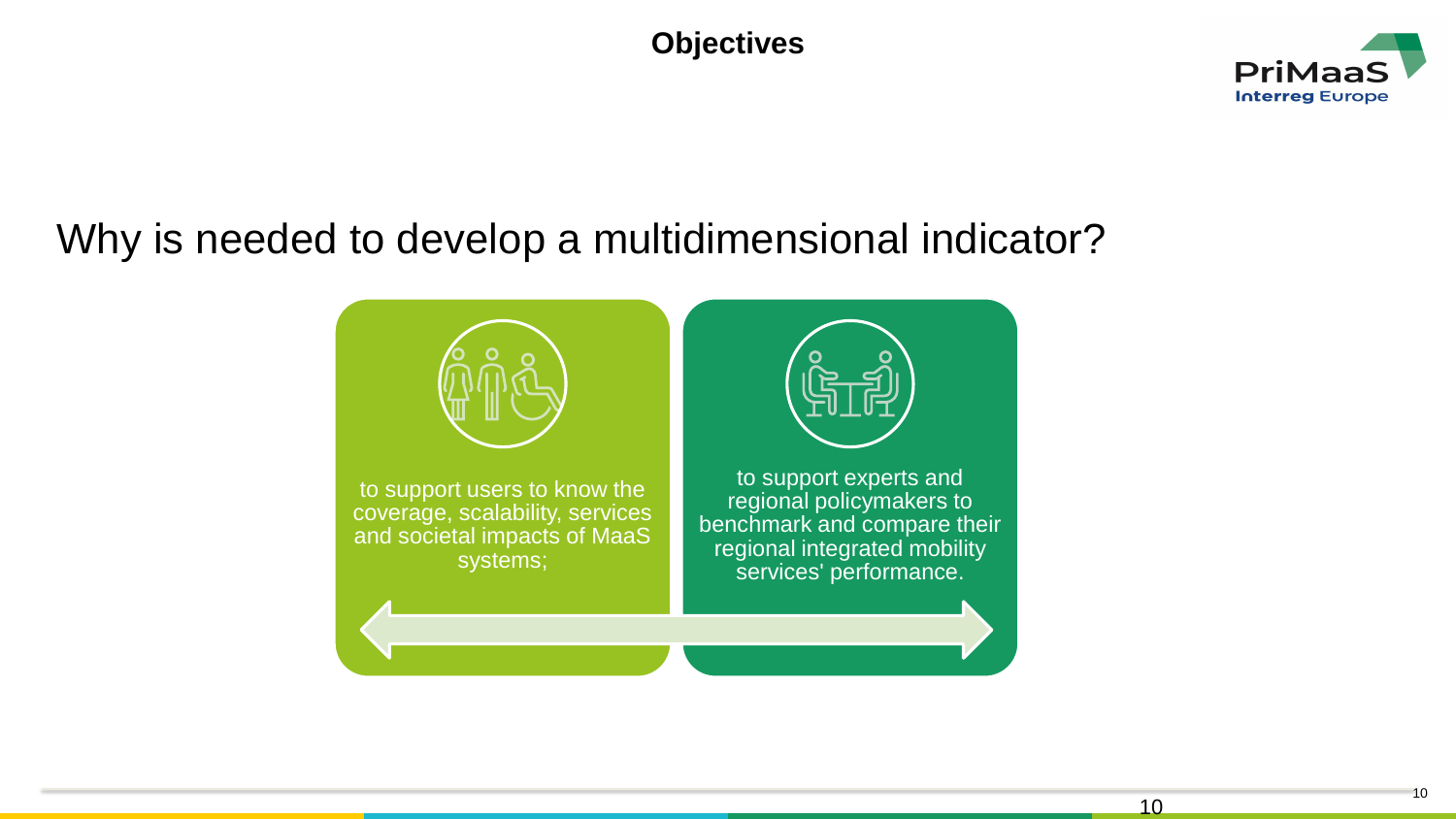#### **Methodology – Main concept**



| Coverage                 |                       |                                          | <b>Functionality</b>  | Sustainability                 |                                     |  |
|--------------------------|-----------------------|------------------------------------------|-----------------------|--------------------------------|-------------------------------------|--|
| o<br>0                   |                       |                                          |                       |                                |                                     |  |
| Geographic<br>area       | <b>Multi modality</b> | <b>Integration of</b><br><b>services</b> | IT<br>personalization | <b>Environmental</b><br>policy | <b>Social</b><br>cohesion<br>policy |  |
| $\overline{5}$           | 4                     | $\overline{2}$                           |                       | $\overline{2}$                 | 3                                   |  |
|                          | $\overline{4}$        | $\overline{2}$                           |                       |                                |                                     |  |
| $(5+4+2+1+2+3)/30 = 0,5$ |                       |                                          |                       |                                |                                     |  |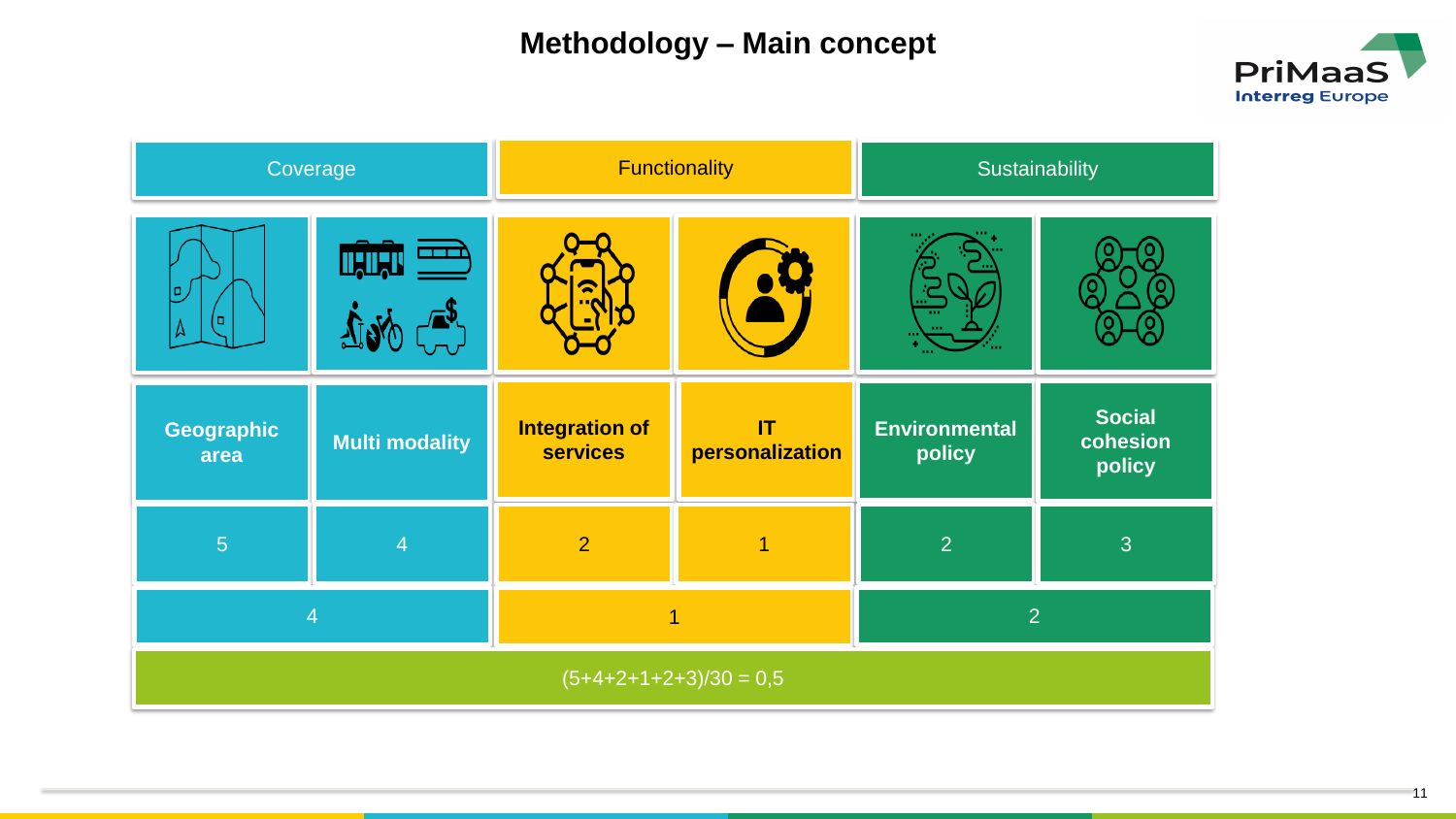

## Geographic area

| Ranking                 | <b>Characteristics</b>                      | <b>Examples</b>                           |  |  |  |  |
|-------------------------|---------------------------------------------|-------------------------------------------|--|--|--|--|
| $\overline{\mathbf{1}}$ | <b>Single Municipality</b>                  | Erfurter Verkehrsbetriebe GmbH (EVAG)     |  |  |  |  |
| $\overline{2}$          | Metropolitan Area                           | SL (Stockholm Public Transport), Navigogo |  |  |  |  |
| $\overline{2}$          | City + single longer distance<br>PT service | DB-Regio                                  |  |  |  |  |
| $\overline{\mathbf{3}}$ | <b>National Level</b>                       | Resplus (via Samtrafiken) BlaBla car      |  |  |  |  |
| $\boldsymbol{4}$        | Multiple discontinued<br>cities/regions     | <b>Uber</b>                               |  |  |  |  |
| $\sqrt{5}$              | Generalized cross border<br>service         | Flixbus, Google maps                      |  |  |  |  |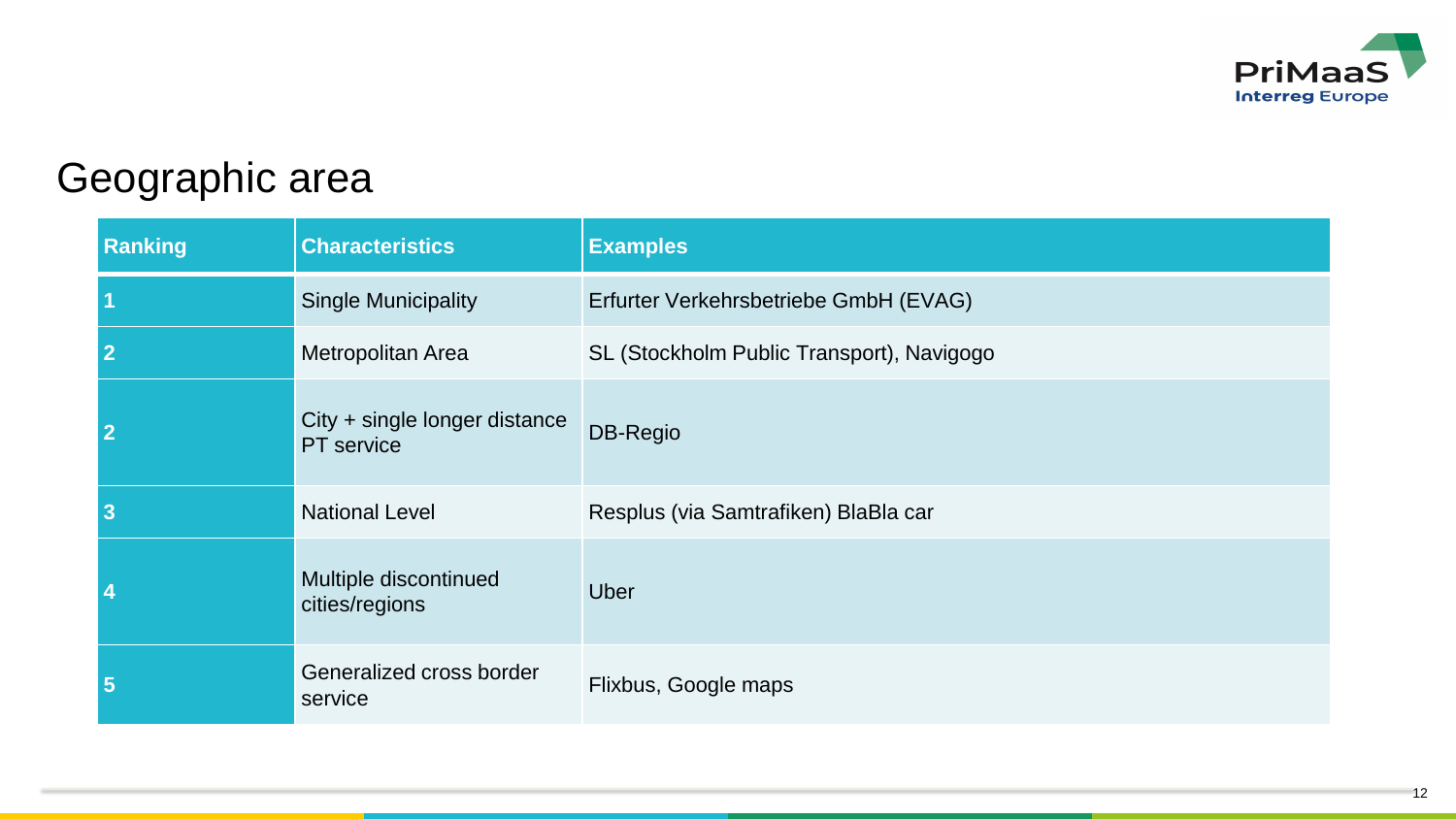

13

• Services categories coverage

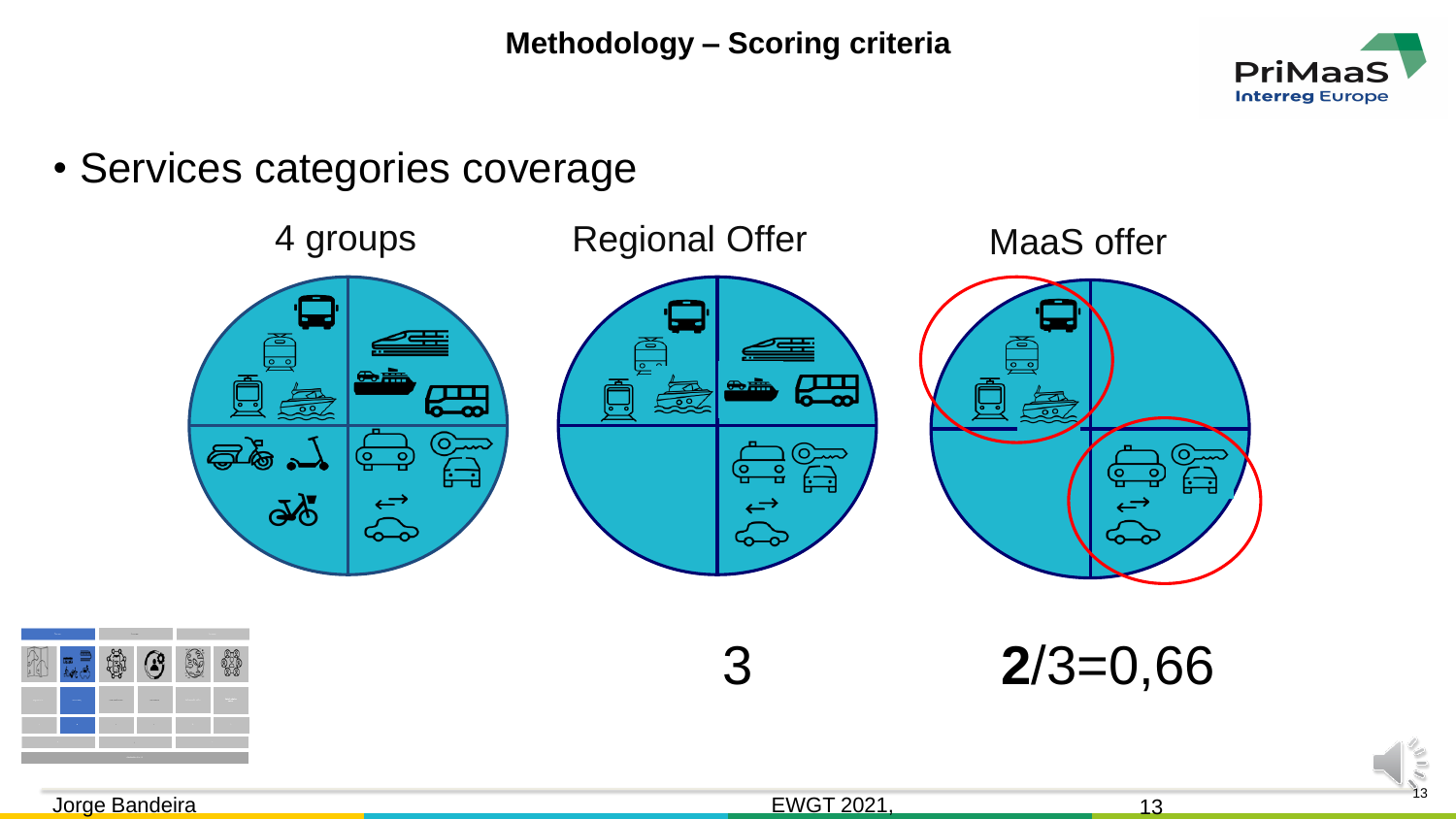

**Methodology – Scoring criteria**



14

### Services categories coverage

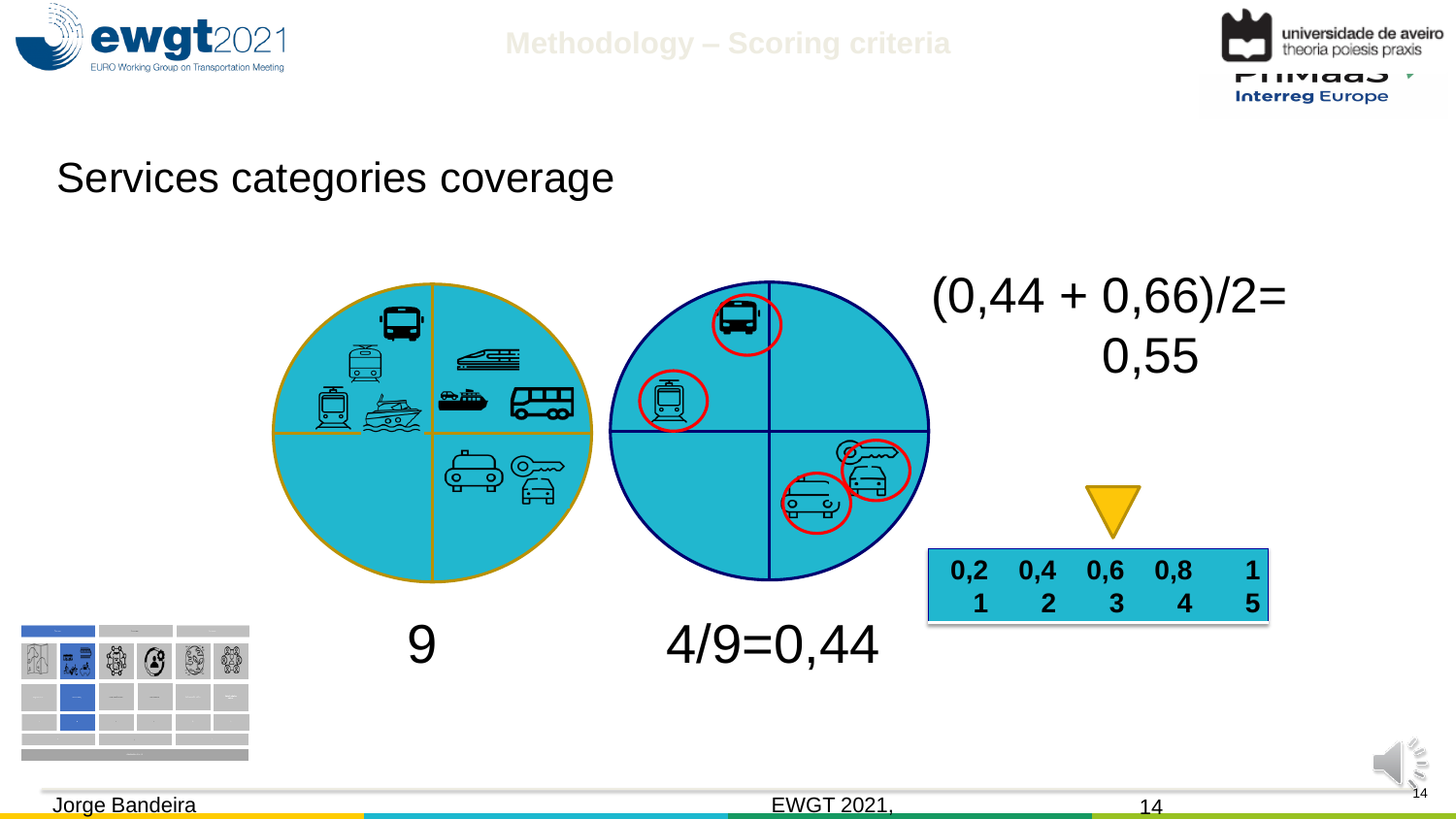

## • Integration IT & Personalization

| <b>Score</b>        | <b>Characteristics</b>    | <b>Example</b>   | Score               | <b>Personalization</b>       | <b>Example</b>           |  |
|---------------------|---------------------------|------------------|---------------------|------------------------------|--------------------------|--|
| <b>Yes +1, No 0</b> | <b>General Info</b>       | Aimo             | <b>Yes +1, No 0</b> | App                          | <b>EU-BIKE</b>           |  |
| <b>Yes +1, No 0</b> | <b>Trip Planning</b>      | <b>Movit</b>     | <b>Yes +1, No 0</b> | <b>Customisation</b>         | orariotrasporti          |  |
| <b>Yes +1, No 0</b> | <b>Payment-Booking</b>    | <b>AMT Genoa</b> | <b>Yes +1, No 0</b> | <b>Personalization</b>       | <b>AMT</b>               |  |
| <b>Yes +2, No 0</b> | Bundling-<br>Subscription | Ubigo, Navigogo, | <b>Yes +1, No 0</b> | Automated<br>personalization | Google mpas              |  |
|                     |                           |                  | <b>Yes +1, No 0</b> | <b>IoT</b> Integration       | $\overline{\phantom{a}}$ |  |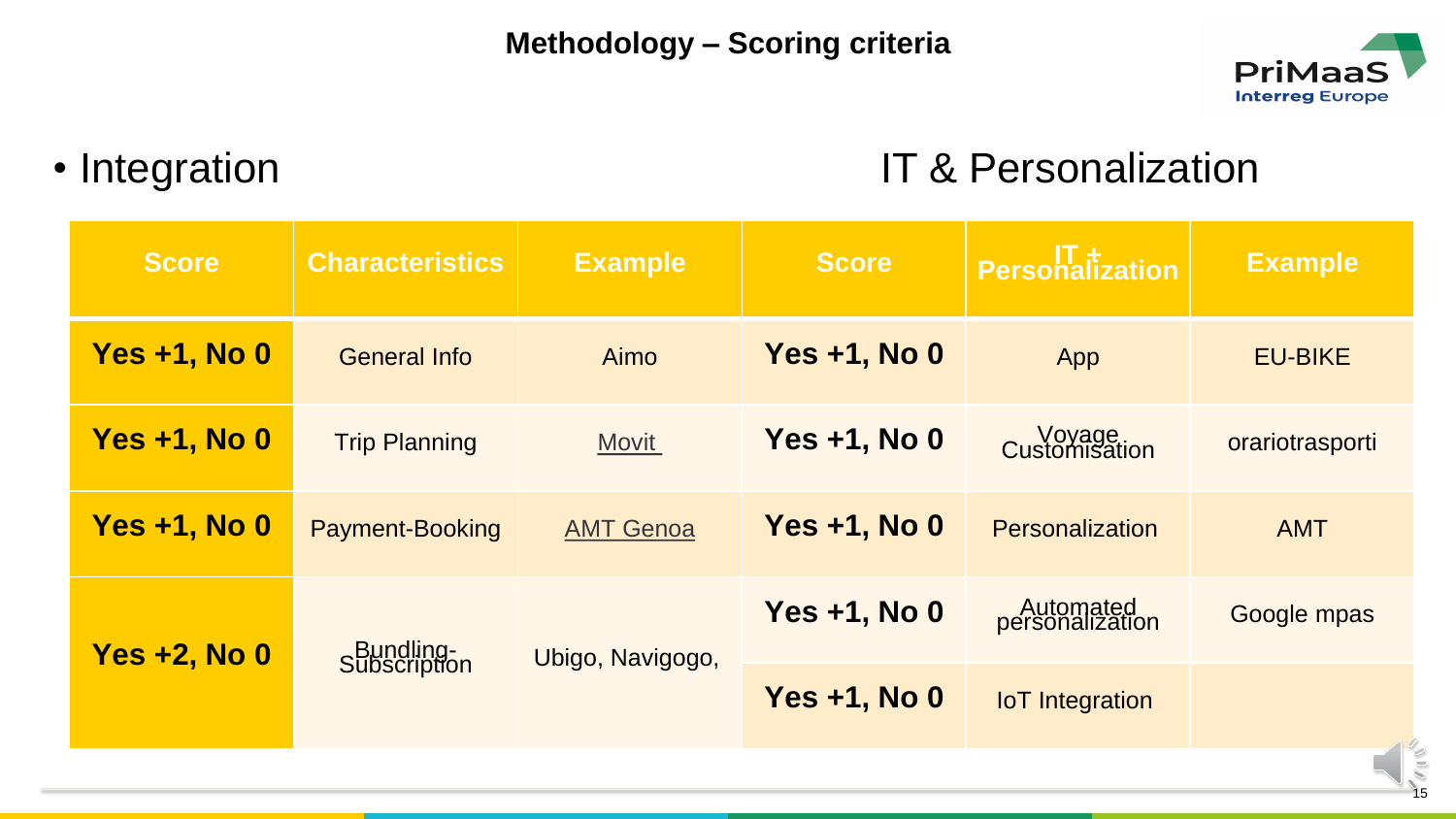#### **Methodology – Scoring criteria**



## Environmental contribution

| Rank                    | <b>Description</b>                                                                           | <b>Example</b>           |
|-------------------------|----------------------------------------------------------------------------------------------|--------------------------|
| $\overline{\mathbf{1}}$ | Generic Environmental Information or strategic target                                        | <b>Tripshare SEStran</b> |
| $\overline{\mathbf{2}}$ | <b>Customization Environmental Goals</b>                                                     | <b>Free Now</b>          |
| $\vert 3$               | Gamification for promotion of Environmental goals                                            | Navigogo                 |
| $\vert$ 4               | Active or Dynamic Pricing with environmental goals. Discounts for sustainable travel choices | <b>MTR Express</b>       |
| $\overline{+1}$         | Integration with regional or urban planning strategies. Clear Evaluation Framework           | <b>Riviera Transport</b> |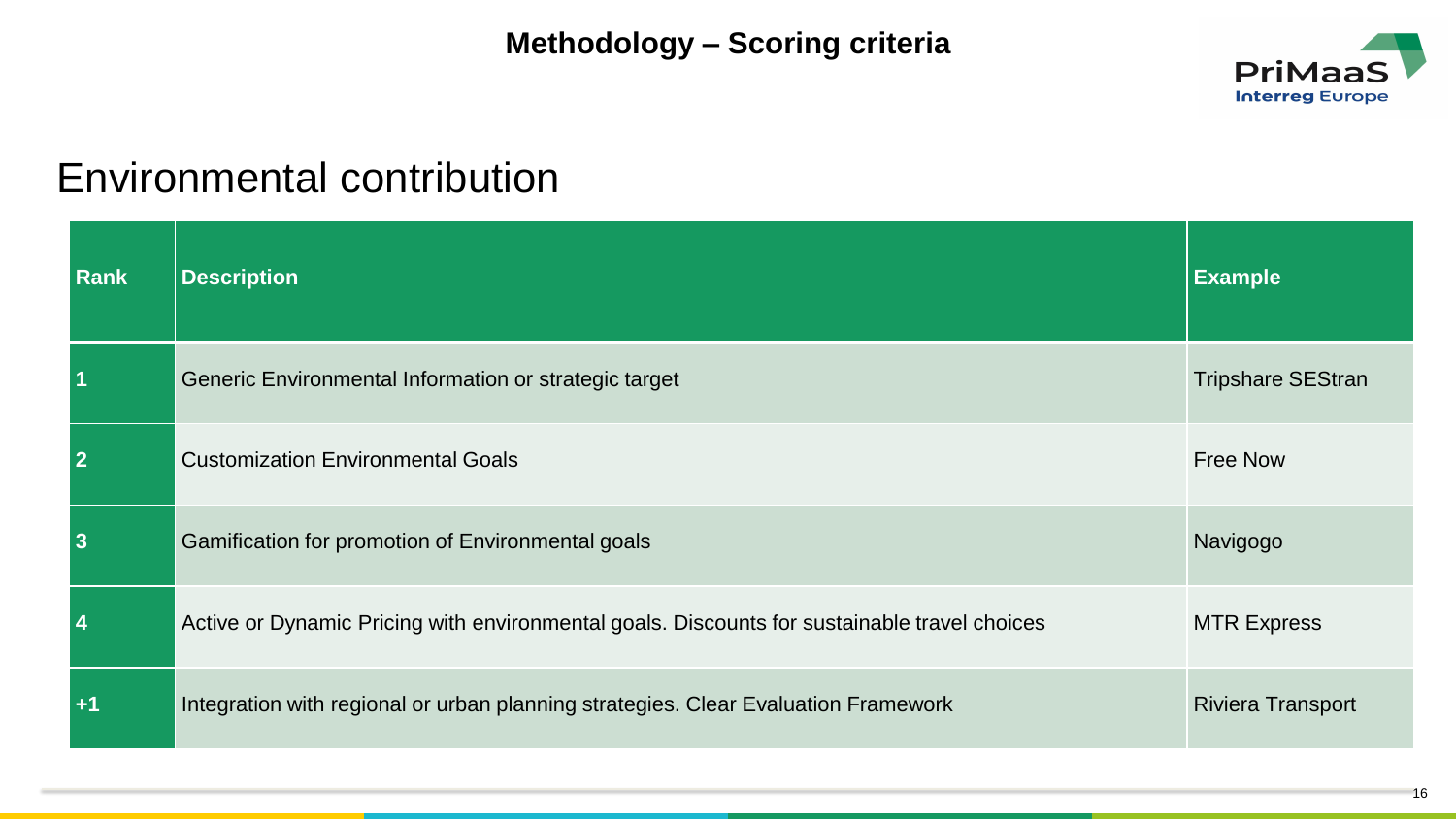**Methodology – Scoring criteria**



## Societal contribution

 $\overline{\phantom{a}}$ 

| <b>Rank</b> | <b>Description</b>                            | <b>Example</b>                                                       |
|-------------|-----------------------------------------------|----------------------------------------------------------------------|
| $+1$        | Discounts for selected groups                 | Stockholm MTR Express, SMTUC (Coimbra)                               |
| ∣+ 1        | Data sharing                                  | Uber, Whim                                                           |
| l + 1       | Promoting disability independence             | Uber Stockholm, AMT Genoa<br>TPL Linea (Liguria), Moovit Scotland    |
| $+1$        | Promoting healthier lifestyles and livability | Nysse public transport (Tampere), STPT / Velo TM system (Timissoara) |
| $+1$        | Improving the accessibility of low-density    | Resplus (via Samtrafiken)                                            |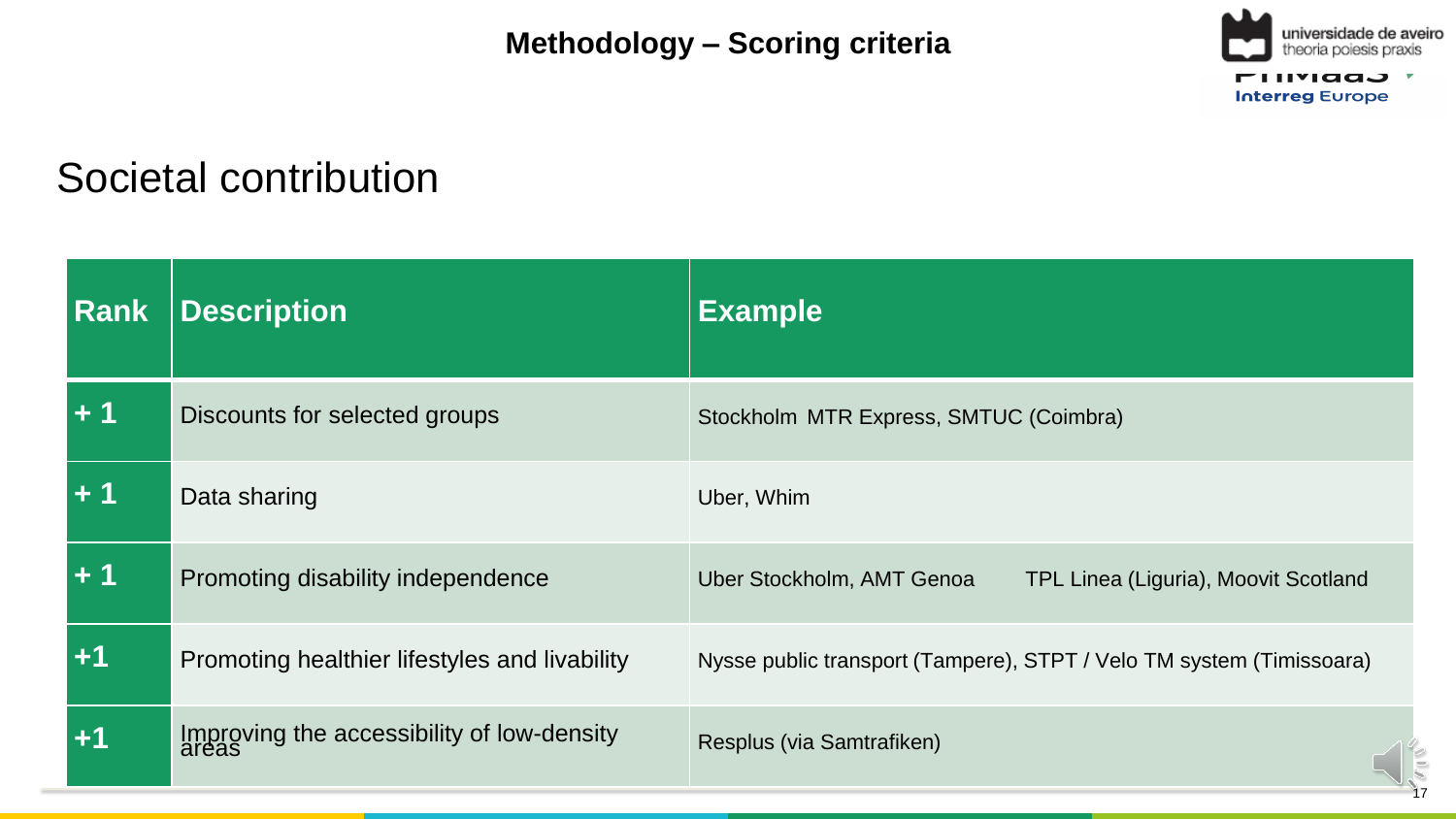#### **Results - Application**



|                                    | Coverage                |                         | Functionality           |                         | Sustainability |                         | Overall | 2018                    | 2018                    | Sochor et al., Transport Tech., Lyon et al., 2019 |
|------------------------------------|-------------------------|-------------------------|-------------------------|-------------------------|----------------|-------------------------|---------|-------------------------|-------------------------|---------------------------------------------------|
|                                    | Geo                     | Modes                   | Integration             | Person                  | Environ        | Social                  |         |                         |                         |                                                   |
| Whim (Helsinki,<br>FI)             | $\overline{2}$          | $\overline{4}$          | 5 <sub>1</sub>          | $\overline{2}$          | $\mathbf{1}$   | $\mathbf{1}$            | 0,5     | $\overline{3}$          | $\overline{4}$          | $\overline{4}$                                    |
| <b>SWA Mobil</b><br>(Augsburg, DE) | $\overline{2}$          | $\overline{\mathbf{4}}$ | $\overline{\mathbf{3}}$ | $\overline{\mathbf{3}}$ | $\theta$       | $\pmb{0}$               | 0,4     | $\overline{\mathbf{3}}$ | $\overline{4}$          | $\overline{4}$                                    |
| <b>VMT App</b><br>(Erfurt, DE)     | 2 <sup>1</sup>          | $\overline{3}$          | $\overline{3}$          | $\overline{\mathbf{3}}$ | $\mathbf{0}$   | $\pmb{0}$               | 0,37    | $\overline{2}$          | $\overline{4}$          | $\overline{4}$                                    |
| <b>DB Navigator</b><br>(DE)        | $\overline{3}$          | $\overline{2}$          | $\overline{3}$          | $\overline{3}$          | $\mathbf{0}$   | $\mathbf 0$             | 0,37    | $\overline{2}$          | $\overline{4}$          |                                                   |
| Google Maps<br>(Erfurt, DE)        | $\overline{\mathbf{5}}$ | $\overline{3}$          | $\overline{2}$          | $\overline{4}$          | $\mathbf{0}$   | $\mathbf{1}$            | 0,5     | $\mathbf 1$             | $\mathbf 0$             | $\mathbf{1}$                                      |
| Moovit<br>(Coimbra, PT)            | $\overline{4}$          | $\mathbf 1$             | $\overline{2}$          | $\overline{2}$          | $\mathbf 1$    | $\pmb{0}$               | 0,3     | $\mathbf{1}$            | $\pmb{0}$               | $\mathbf{1}$                                      |
| AMT (Genoa, IT)                    | $\overline{2}$          | $\overline{4}$          | $\overline{3}$          | $\overline{3}$          | $\mathbf{1}$   | $\overline{\mathbf{3}}$ | 0,6     | $\overline{3}$          | $\overline{\mathbf{3}}$ | $\overline{4}$                                    |
| Uber<br>(Stockholm,<br>SW)         | $\overline{4}$          | $\mathbf 1$             | $\overline{3}$          | $\overline{\mathbf{3}}$ | $\overline{2}$ | $\mathbf 1$             | 0,4     | $\mathbf 1$             | <b>NA</b>               | $\overline{2}$                                    |
| Ubigo<br>(Stockholm,<br>SW)        | $\overline{2}$          | $\overline{4}$          | $\overline{5}$          | $\overline{2}$          | $\mathbf{1}$   | $\mathbf 1$             | 0,5     | $\overline{3}$          | $\overline{4}$          | $\overline{4}$                                    |
| Resplus<br>(Swdeen)                | $\overline{3}$          | $\overline{4}$          | $\overline{5}$          | $\mathbf{1}$            | $\mathbf{1}$   | $\mathbf{1}$            | 0,5     | $\overline{3}$          | $\overline{2}$          | $\overline{3}$                                    |
| FreeNow<br>(Timisoara, RO)         | $\overline{4}$          | $\mathbf{1}$            | $\overline{3}$          | $\overline{3}$          | $\mathbf{0}$   | $\pmb{0}$               | 0,3     | $\mathbf 1$             | <b>NA</b>               | $\overline{2}$                                    |
| Flixbus<br>(International)         | 5                       | $1\,$                   | $\overline{3}$          | $\mathbf{1}$            | $\mathbf{0}$   | $\pmb{0}$               | 0,33    | $\mathbf 1$             | <b>NA</b>               | $\overline{2}$                                    |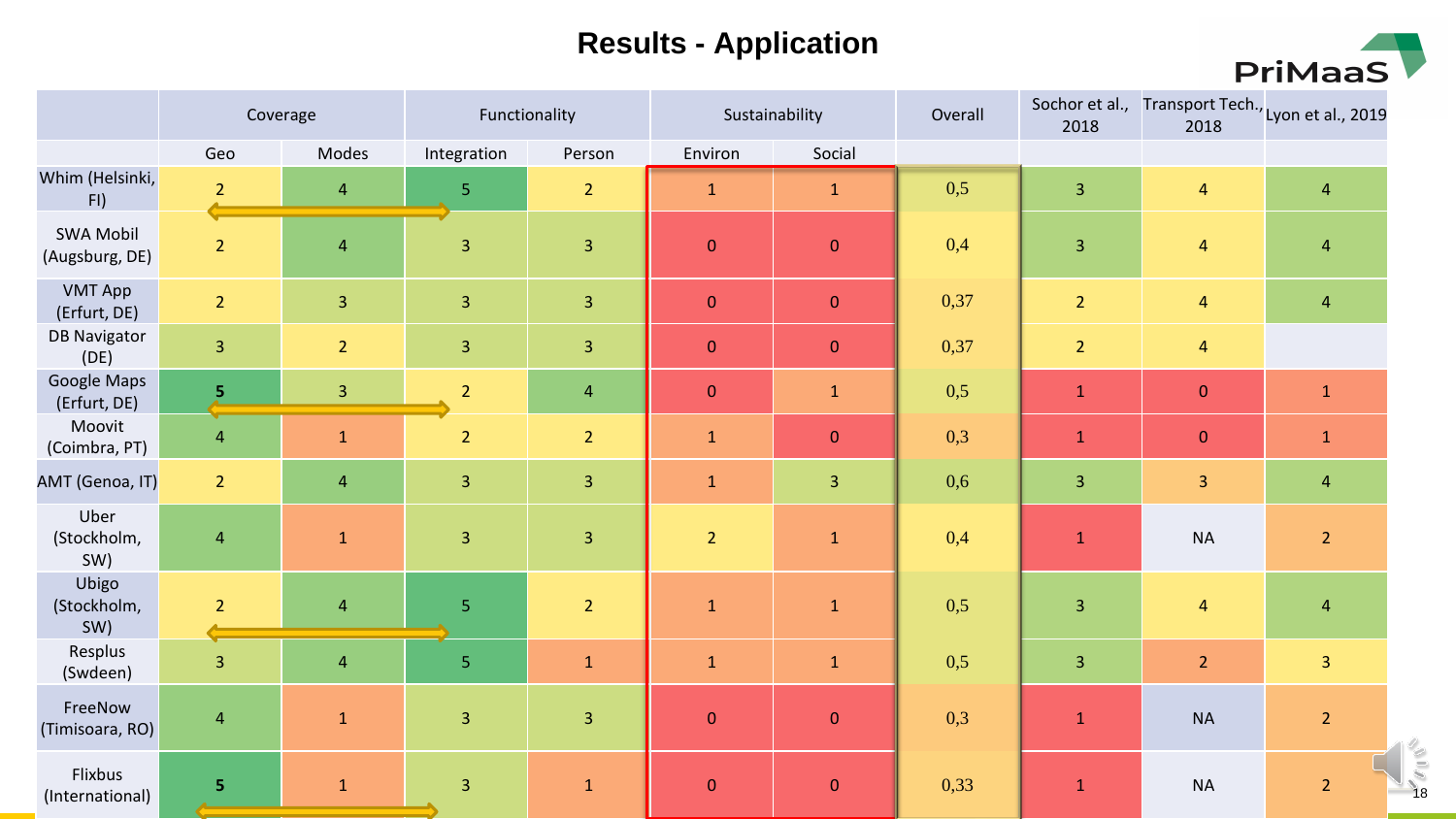



- Future challenges for achieving a truly (and perceived) Sustainable MaaS :
	- Progressive and bi-directional convergence in terms of geographic coverage, integration of modes and services,
	- Ambitious vision and implementation of measures to promote green mobility and accessibility to all
	- Greater clarity in data sharing standards upstream (mobility offer data that feeds MaaS systems) and downstream data (which aggregated demand data and with what granularity should be provided by the MaaS systems to public authorities);
	- Existence of transparent kpis in terms of modal distribution and average ecological footprint of the users of each MaaS service.
	- Need to better internalize transport's effects -> Critical thinking about MaaS and integration with wider urban objectives.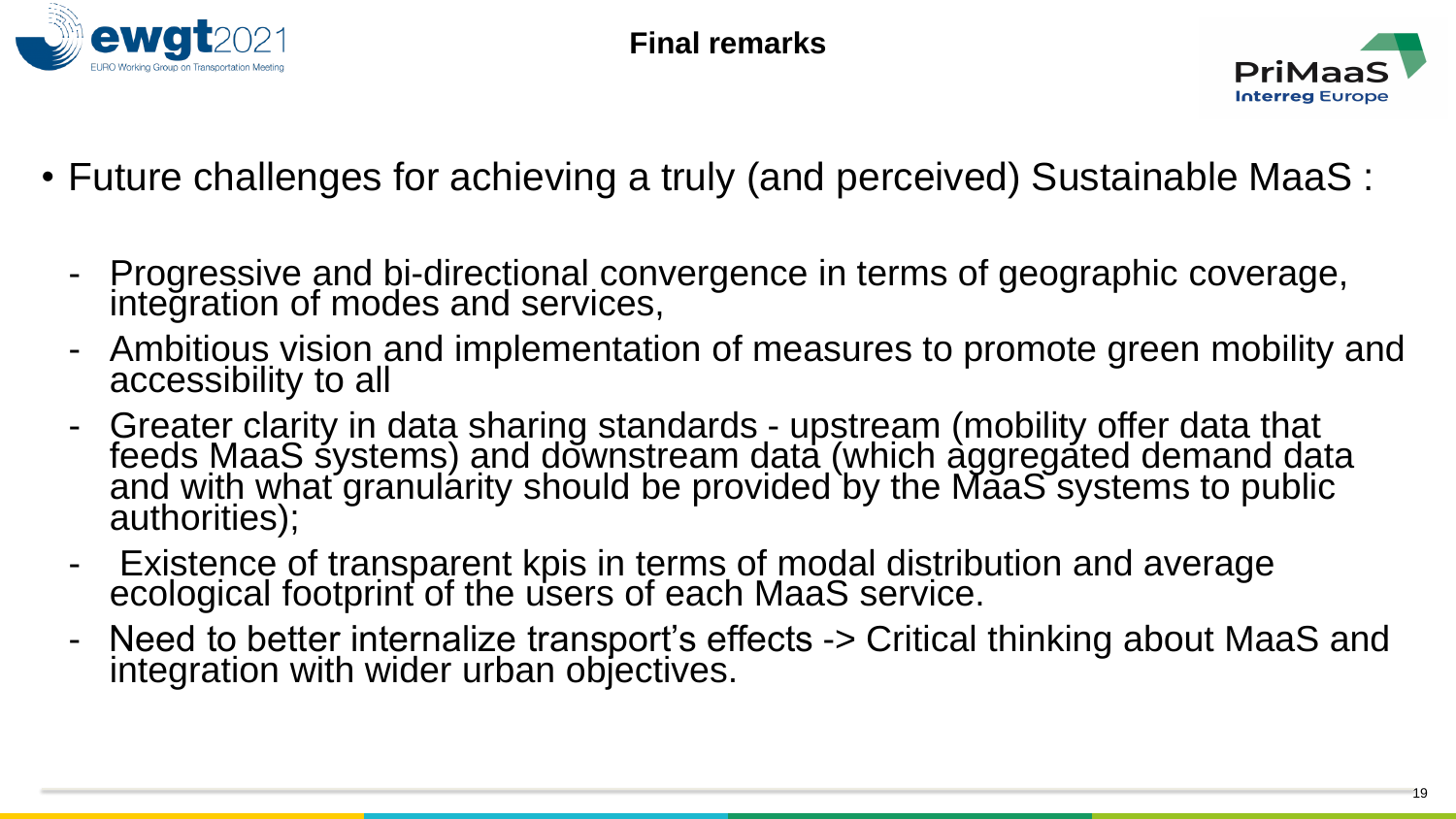# Role of regions and managing authorities



- **Integration with strategic planning objectives**
- **Promote trust and correct data sharing**
- **Equitable and intelligent citizen subsidisation and more effective internalisation of external costs**
- **Increase trust between operators and foster the mobility chain focused on public transport**



PriMa

**Interreg Europe**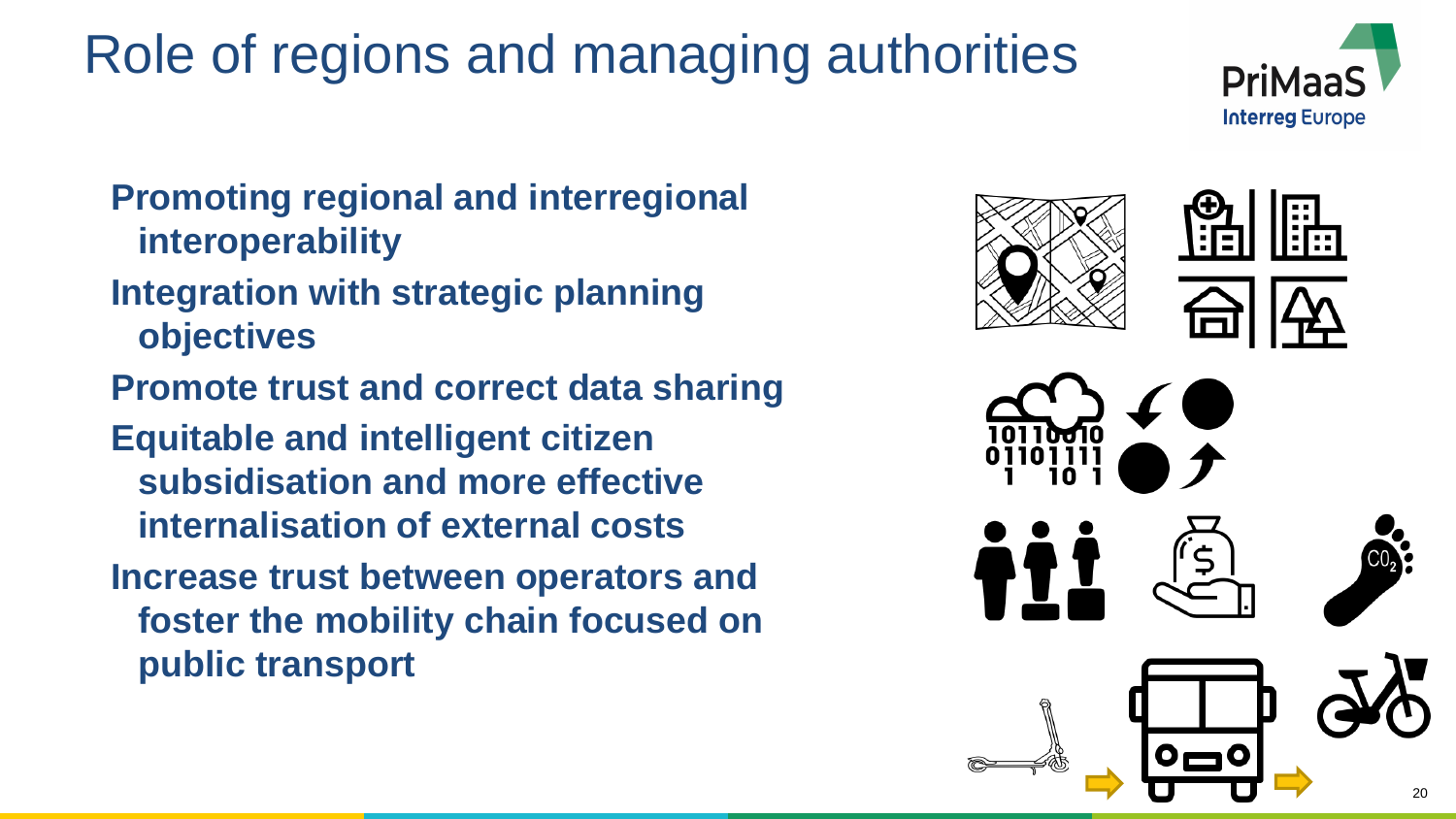



# Thank you for your attention

#### **Jorge Bandeira** Researcher

Centre for Mechanical Technology and Automation Department of Mechanical Engineering - University of Aveiro Campus Universitário de Santiago 3810 -193 Aveiro, Portugal